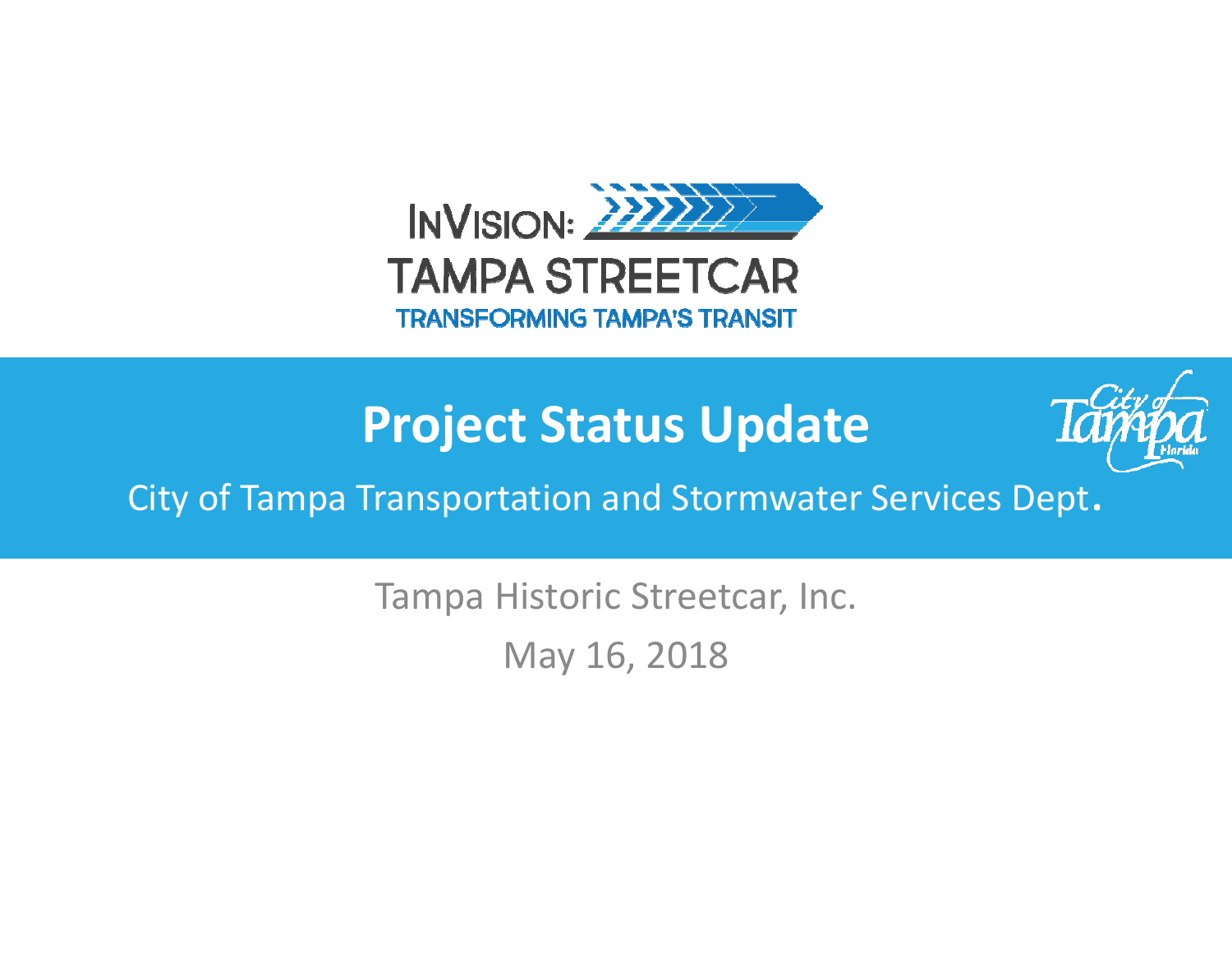## **PROJECT MANAGEMENT**



### A Joint Project Agreement between the City of Tampa and FDOT





OWNER

OPERATOR





### LEAD CONSULTANT

with Kimley-Horn & Associates, Inc., B2 Communications, Boothe Transit Consulting and others.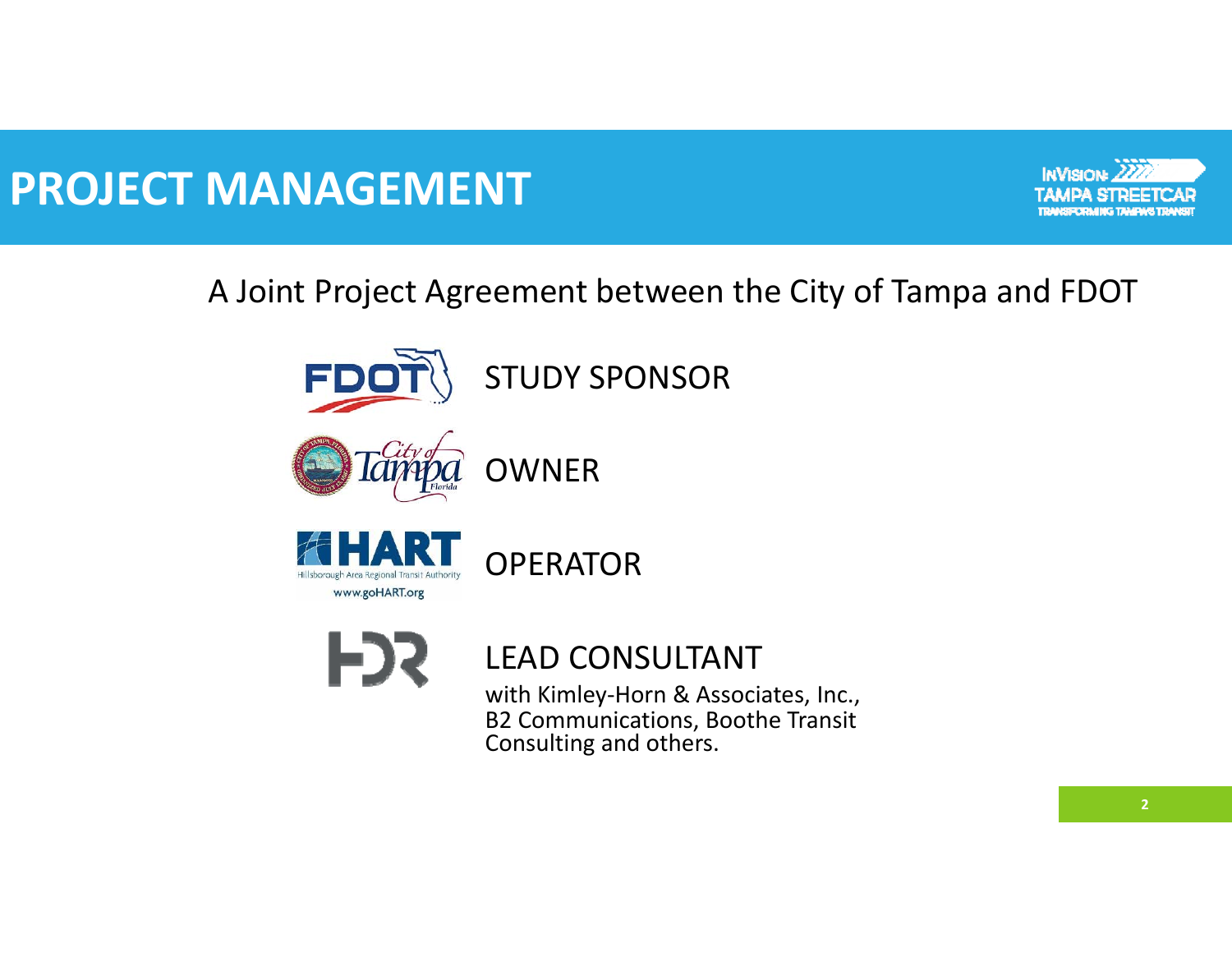## **PROJECT OBJECTIVES**





- » A transit solution that supports the City's vision for a livable, connected, and competitive Downtown.
- » Strategies for system modernization and extension.
- » Assessment of vehicle options, costs, benefits, and community impacts.
- » Coordinate closely with the Regional Premium Transit Plan.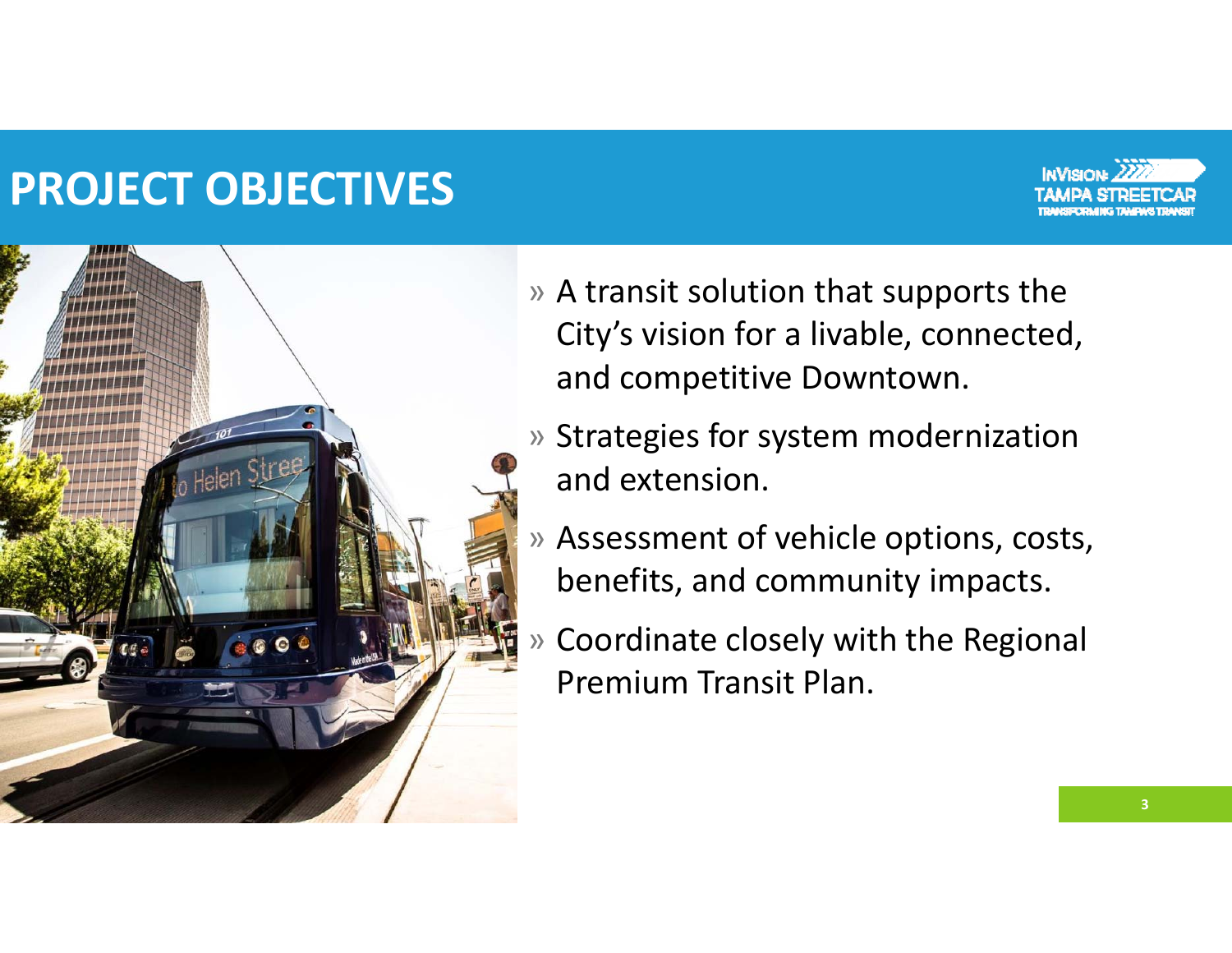## **PROJECT SCOPE**



#### **PHASE 1 ‐ PROJECT FEASIBILITY** Spring 2017 to Summer 2018

- » Context & Assessment
- » Public Outreach
- » Purpose & Need
- » Alignment Evaluation
- » Preferred Alignment & Modernization
- » Funding & Implementation
- » Request to FTA for Entry into Project Development

**PHASE 2 - PROJECT DEVELOPMENT** Summer 2018 to Summer 2019

- » Public Outreach
- » Transit Mode Evaluation
- » Alignment Planning & Design
- » Modernization Planning & Design
- » Costs & Ridership
- » Impact Assessment
- » Funding & Implementation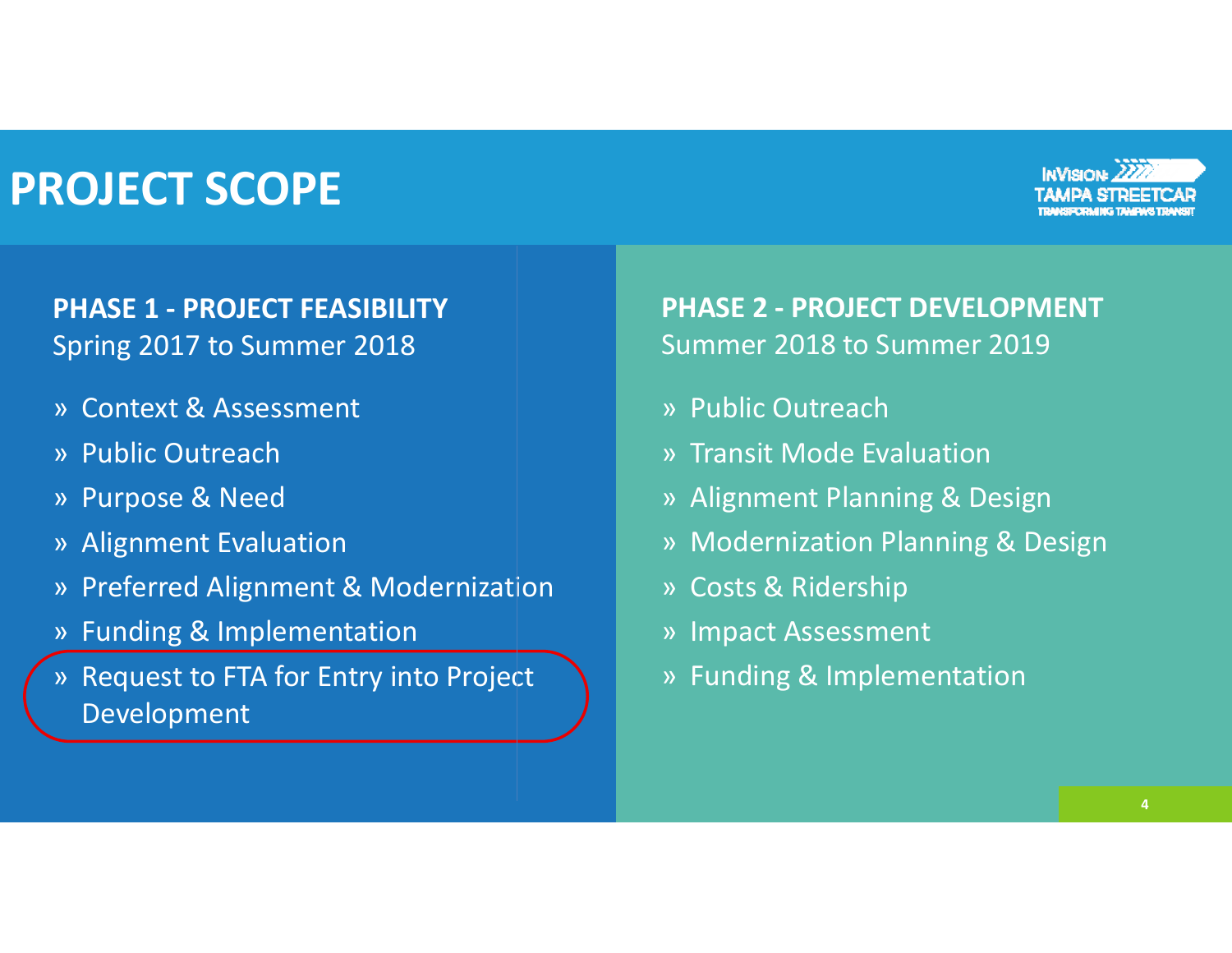# **PUBLIC OUTREACH (PHASE 1)**



#### **PUBLIC MEETINGS**

**1**

**3**

- » First Brainstorm Session (Mar 7, 2017)
- »Second Brainstorm Session (Apr 4, 2017)
- »Results Roundtable (May 2, 2017)
- »Alignment Workshop (Oct 24, 2017)

### **STAKEHOLDER MEETINGS**

» Agency Stakeholders

FDOT, HART, Planning Commission, MPO, Port Tampa Bay, TBARTA, THEA, Hillsborough County

»Community Groups & Business Organizations

#### **OTHER MEETINGS**

- »Tampa CRA Citizens Advisory Committee
- »Tampa Downtown Partnership
- »Tampa Bay Regional Planning Council
- »Strategic Property Partners (SPP)
- »Vinik Family Foundation Representatives
- »CSX Representatives
- »Tampa Heights Civic Association

**4**

**2**

### **REGIONAL TRANSIT FEASIBILITY PLAN COORDINATION MEETINGS**

- » Mar 20, 2017
- »Apr 27, 2017
- »Jul 13, 2017
- »Oct 13, 2017
- $\rangle$ Jan 9, 2018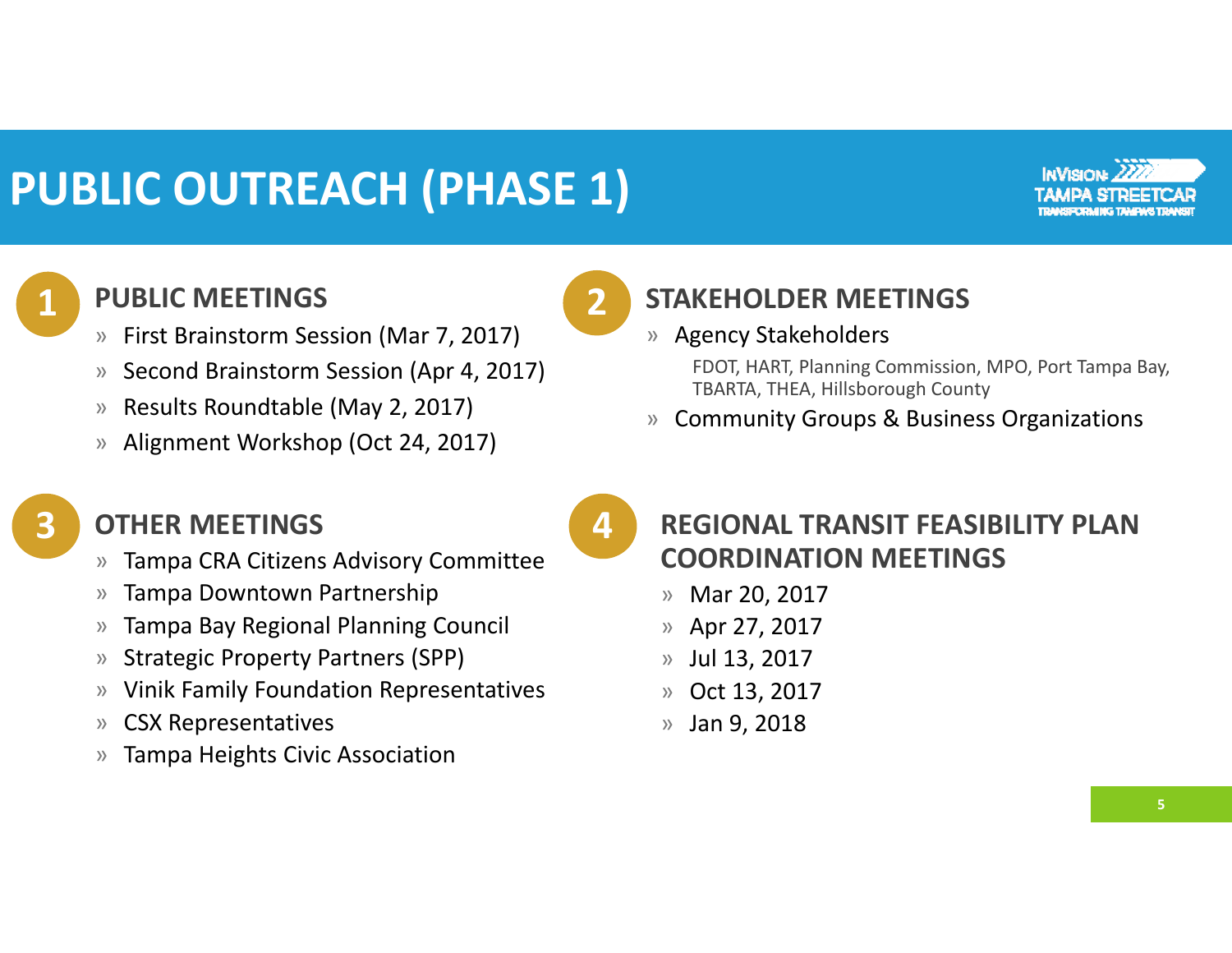# **EVALUATION METHODOLOGY (PHASE 1)**





### **ASSUMPTIONS FOR EXTENSION OPTIONS**

- » Initial phase of investment allowing for future extensions.
- » Modernization of existing system.
- » Maximizes exclusive guideway and double‐ tracking.
- » High frequency service and longer operating hours.
- » Modern streetcar operations used for comparison purposes only. Other vehicle types to be evaluated next.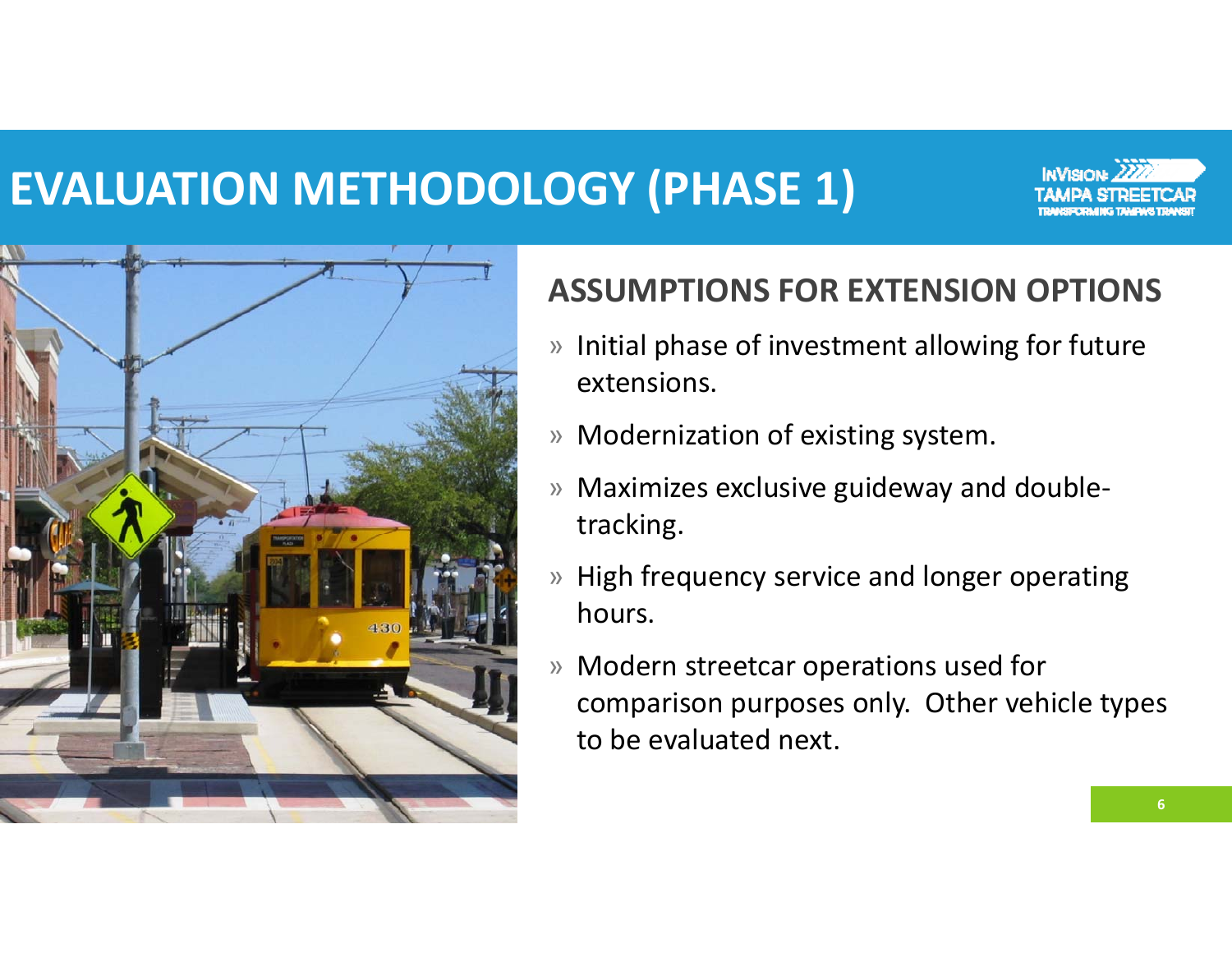## **EVALUATION METHODOLOGY (PHASE 1)**



#### **11 EVALUATION CATEGORIES**

| <b>PURPOSE &amp; NEED</b>                                  | <b>PERFORMANCE &amp; IMPACT</b>                      |
|------------------------------------------------------------|------------------------------------------------------|
| <b>Connect Downtown</b>                                    | <b>Population &amp;</b>                              |
| <b>Districts</b>                                           | <b>Employment Served</b>                             |
| <b>Serve Diverse Travel</b><br><b>Markets</b>              | <b>Capital &amp; Operating Costs</b>                 |
| Improve First Mile/<br><b>Last Mile Connections</b>        | <b>Cost Effectiveness</b>                            |
| <b>Support Economic</b>                                    | Constructability/                                    |
| <b>Development</b>                                         | <b>Operational Constraints</b>                       |
| <b>Expand Sustainable</b><br><b>Transportation Options</b> | <b>Traffic &amp; Parking Impacts</b>                 |
|                                                            | <b>Community &amp;</b><br><b>Environment Impacts</b> |

### **SEVEN (7) ALIGNMENTS**



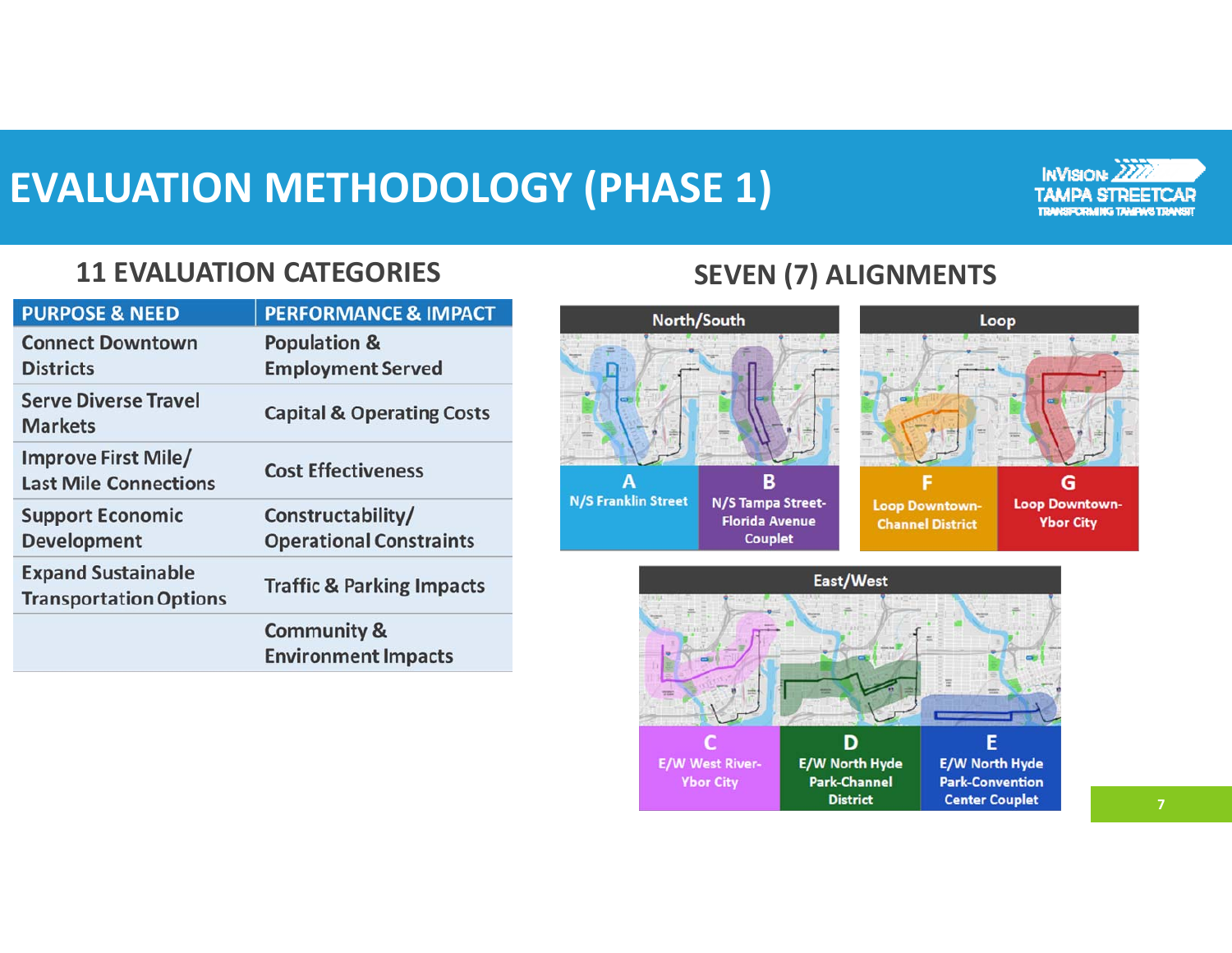# **PREFERRED ALIGNMENT OPTION (A/B)**



#### **EXTENSION**

- » 1.3 mile through Downtown Core
- » Links to existing/planned regional transit
- » Serves 16,000 jobs and 5,500 residents (extension only)
- » Connects major entertainment and cultural venues
- » Cost: \$99.7 ‐ \$102.6 Million\*

#### **SYSTEM MODERNIZATION**

- » New transit vehicles
- » Upgrade existing track and stations
- » Improve service frequency
- » Longer service hours
- » Cost: \$69.6 Million\*

*\* costs assumme modern streetcar technology*

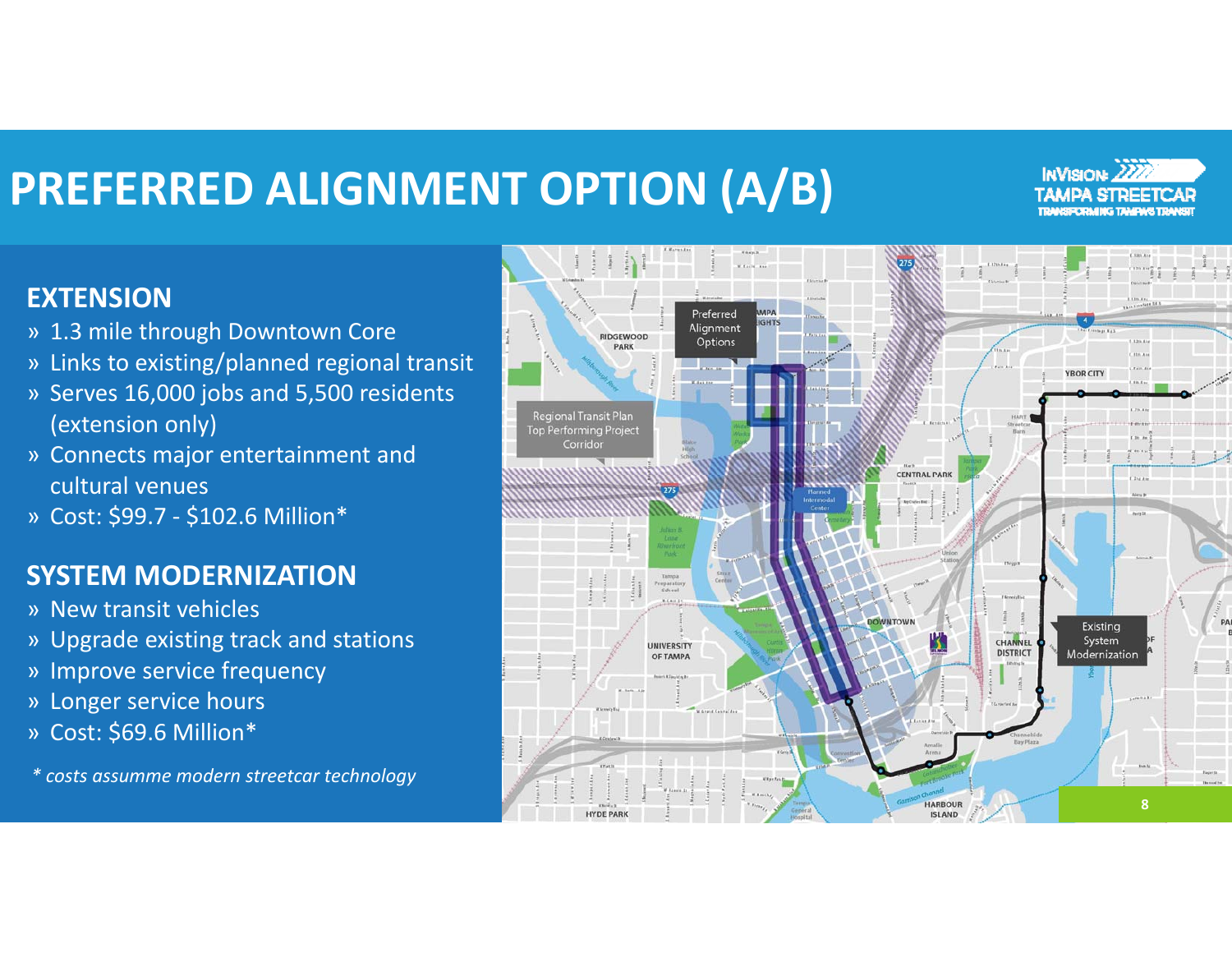# **CAPITAL & OPERATING COSTS**



| <b>MODERNIZATION</b>                                                                                                   | <b>EXTENSION</b>                                                                                                    |  |
|------------------------------------------------------------------------------------------------------------------------|---------------------------------------------------------------------------------------------------------------------|--|
| <b>Capital Costs</b>                                                                                                   |                                                                                                                     |  |
| \$69.6M (2017 dollars)                                                                                                 | \$99.7-\$102.6M (2017 dollars)                                                                                      |  |
| Upgrade to existing track alignment, traction power<br>substations, and passenger stations                             | New track alignment for 2.6 miles, 4 traction power<br>substations, 8 new passenger stations, CSX crossing downtown |  |
| <b>Acquisition of 8 Modern Streetcars</b><br>(56.1M per car)                                                           | Acquisition of 4 Modern Streetcars<br>(56.1M per car)                                                               |  |
| Pro-rated share for vehicle maintenance and storage facility                                                           | Pro-rated share new vehicle maintenance and storage facility                                                        |  |
| Professional services and contingencies                                                                                | Professional services and contingencies                                                                             |  |
| <b>System Operations &amp; Maintenance</b>                                                                             |                                                                                                                     |  |
| <b>Estimated \$6M annual</b><br>for modern & extended system with premium service                                      |                                                                                                                     |  |
| \$2.4M estimated for improved service on existing system<br>(premium service - all day service, 15 minute frequencies) | \$3.6M estimated for quality service on extension<br>(premium service - all day service, 15 minute frequencies)     |  |

\$1.4M existing streetcar system O&M *(current service hours and frequencies)*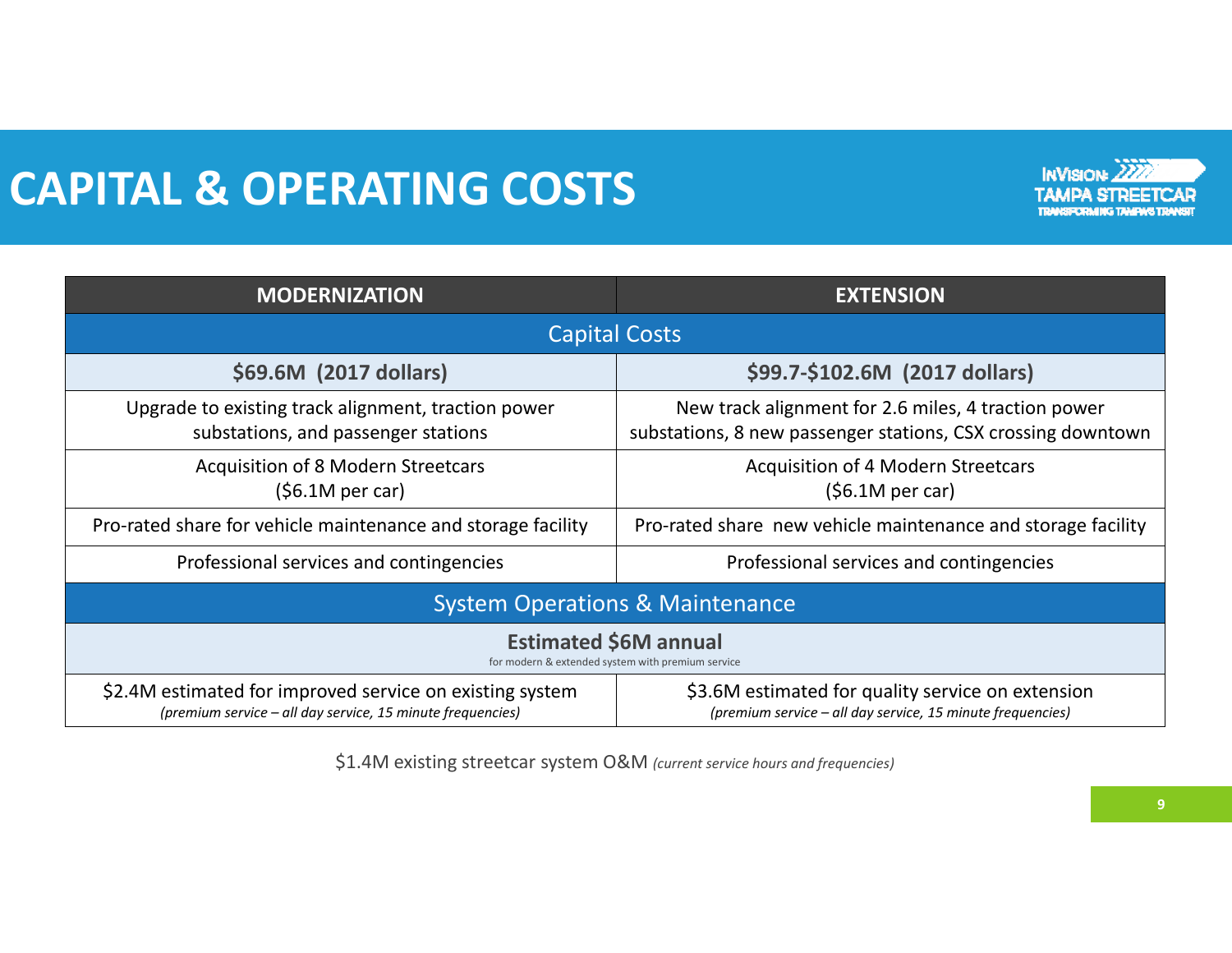# **NEXT STEPS (PROJECT DEVELOPMENT)**



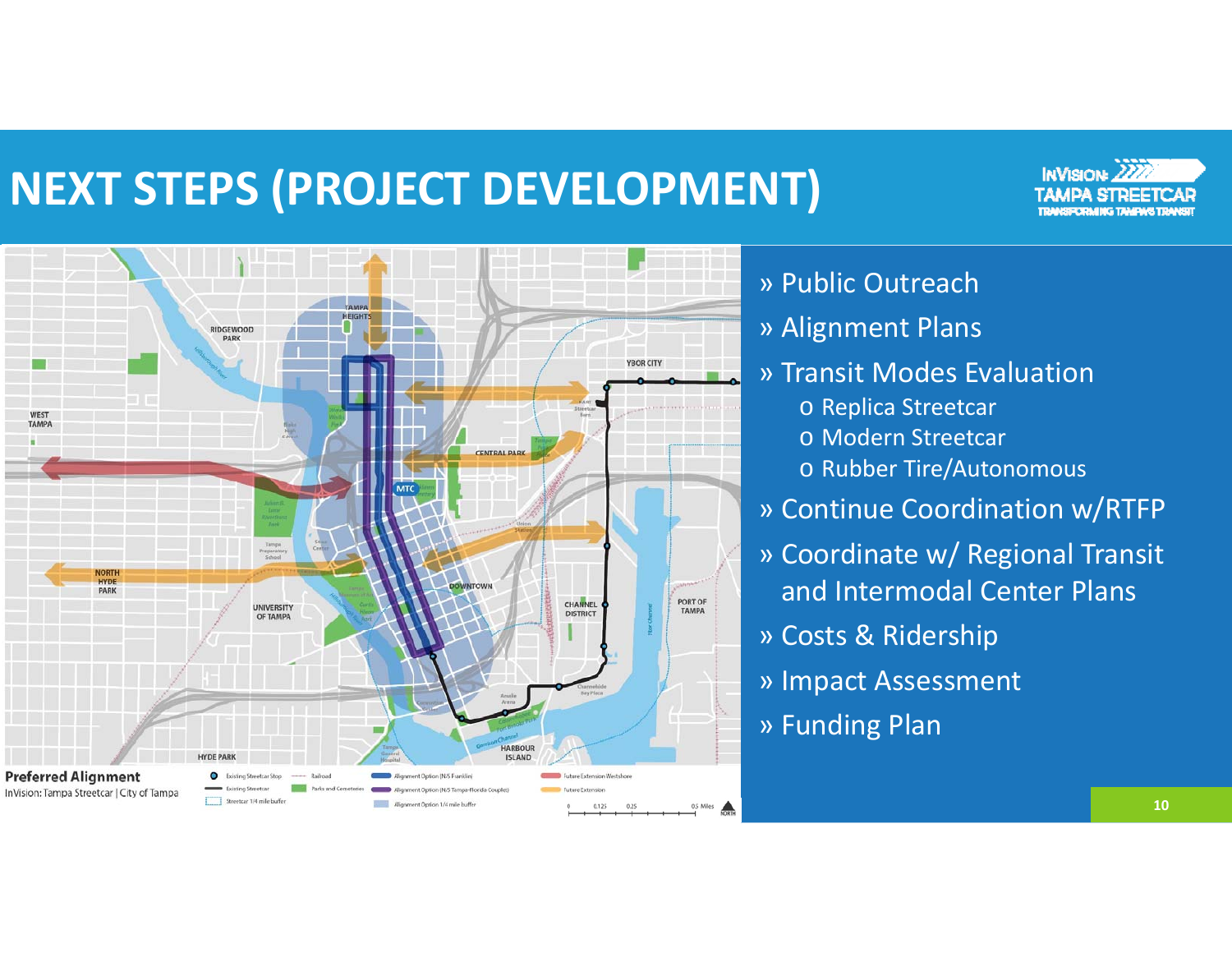# **NEXT STEPS (SCHEDULE)**





funding request